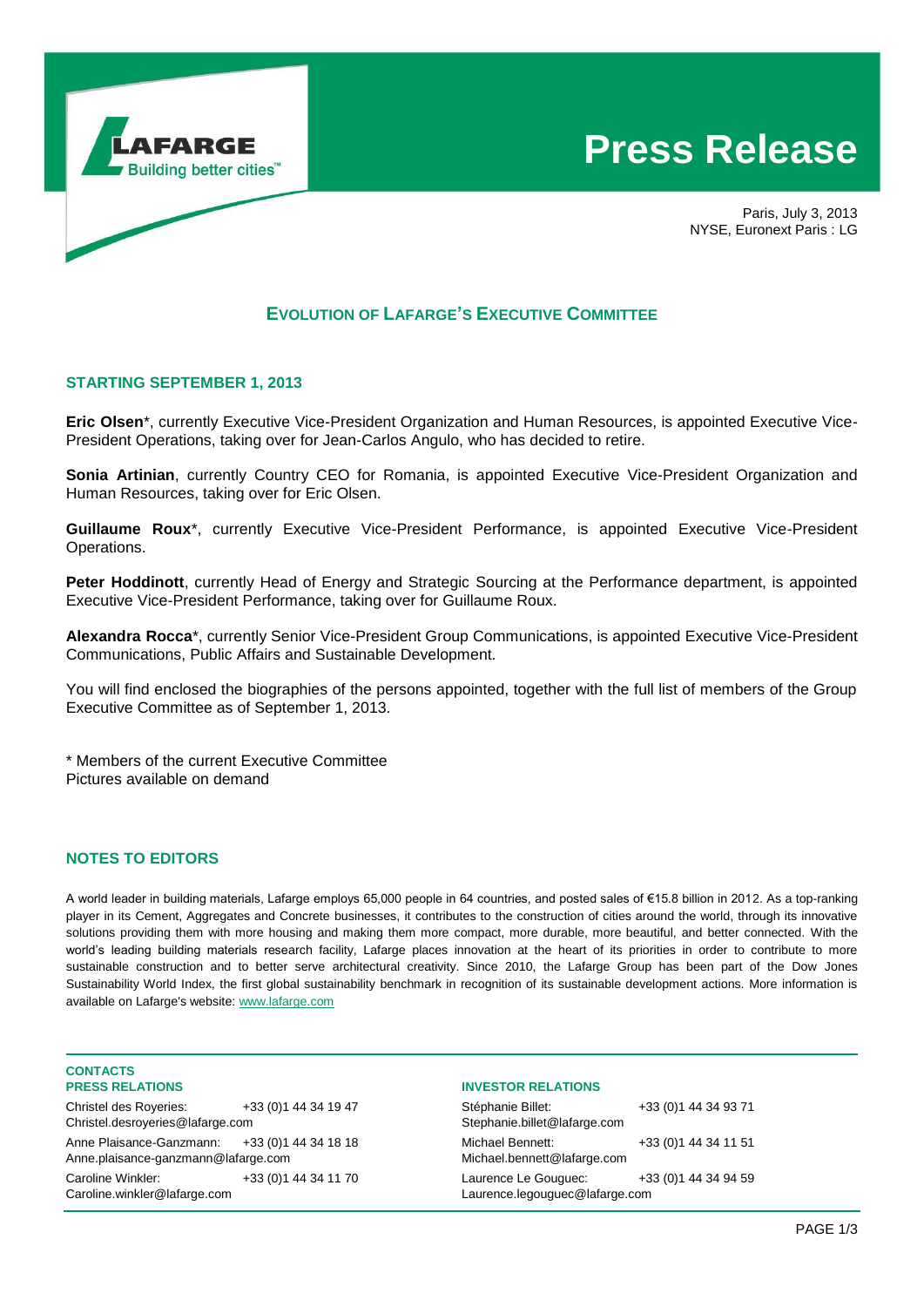

#### **Appendix to the press release**

#### **BIOGRAPHIES OF THE APPOINTED PEOPLE, QUOTED IN THE PRESS RELEASE:**

#### **Sonia Artinian, Executive Vice-President Organization and Human Resources**

Sonia Artinian joined Lafarge in 2008, as Senior Vice-President Organization, Learning & Development. Since 2012, she has been Country CEO for Romania. She started her career as Strategy consultant and notably for Cap Gemini Consulting since 1995, where she was successively Strategy & Marketing Director, Senior consultant and from 2003, Associate Director.

Sonia Artinian is a French citizen and is a graduate of Ecole nationale de génie rural des eaux et forêts and of Ecole Normale Supérieure de Lyon (section biology).

#### **Peter Hoddinott, Executive Vice-President Performance**

Peter Hoddinott joined Lafarge in 2001 with the acquisition of Blue Circle by Lafarge. Peter Hoddinott worked for the mining industry before joining Blue Circle in 1995, where he held several operational positions in the United Kingdom, before being appointed General Director for the Philippines in 1999. He remained General Director for the Philippines with Lafarge until 2003. In 2003, he was appointed Cement Regional Director for Latin America, and then became Western Europe Regional President. In 2012, he was appointed Head of Energy and Strategic Sourcing at the Performance department.

Peter Hoddinott is a British citizen and is a graduate of Imperial College and holds a Master of Business Administration from London University.

#### **Eric Olsen, Executive Vice-President Operations**

Eric Olsen joined Lafarge in 1999. He started his career at Deloitte & Touche, Paribas, and then Trinity Associates consultancy. He held various functions at Lafarge North America (Strategy & development Director, Cement Business Unit Manager), before being appointed Chief Financial Officer of Lafarge North America in 2004. Since 2007, he has been Executive Vice-President in charge of Organization and Human Resources and a member of the Group Executive Committee.

Eric Olsen is an American citizen, holds a Bachelor of Science degree in finance and accounting from the University of Colorado, and an MBA from the HEC international business school in Paris.

#### **Alexandra Rocca, Executive Vice-President Communications, Public Affairs and Sustainable Development**

Alexandra Rocca joined Lafarge in 2010 as Senior Vice-President Group Communications and has been a member of the group Executive Committee since January 2012. She began her career at Printemps Group in 1986, then worked at Air Liquide Group from 1990 until 2001. She was then appointed Communications Director for Galeries Lafayette in 2001. She joined in 2005 the Crédit Agricole S.A. group, first as Communications Director at LCL, before becoming the Communications Director of this Group.

Alexandra Rocca is French and is a graduate from the HEC international business school in Paris, the Institut d'Etudes Politiques in Paris and holds a B.A. in French literature.

#### **Guillaume Roux, Executive Vice-President Operations**

Guillaume Roux has spent his entire career in the Lafarge Group, which he joined in 1980 as an internal auditor. After holding a series of positions in the finance sector in France and the United States, he was appointed Vice President, Strategy and Marketing for North America in 1996, and then Chief Executive for Turkey in 1999. In 2002, he became responsible for Lafarge's cement operations in South-East Asia. In 2006, he joined the Executive Committee as Executive Vice President, and Co-President of the Cement Division with the responsibility for the Cement business in Eastern Europe, the Middle East and Africa. As of early 2008, he supervised the integration of Orascom's operations with those of the Group. At the end of 2011, he became Executive Vice President, Performance. Guillaume Roux holds joint French and American nationality and is a graduate of the Institut d'Etudes Politiques in Paris.